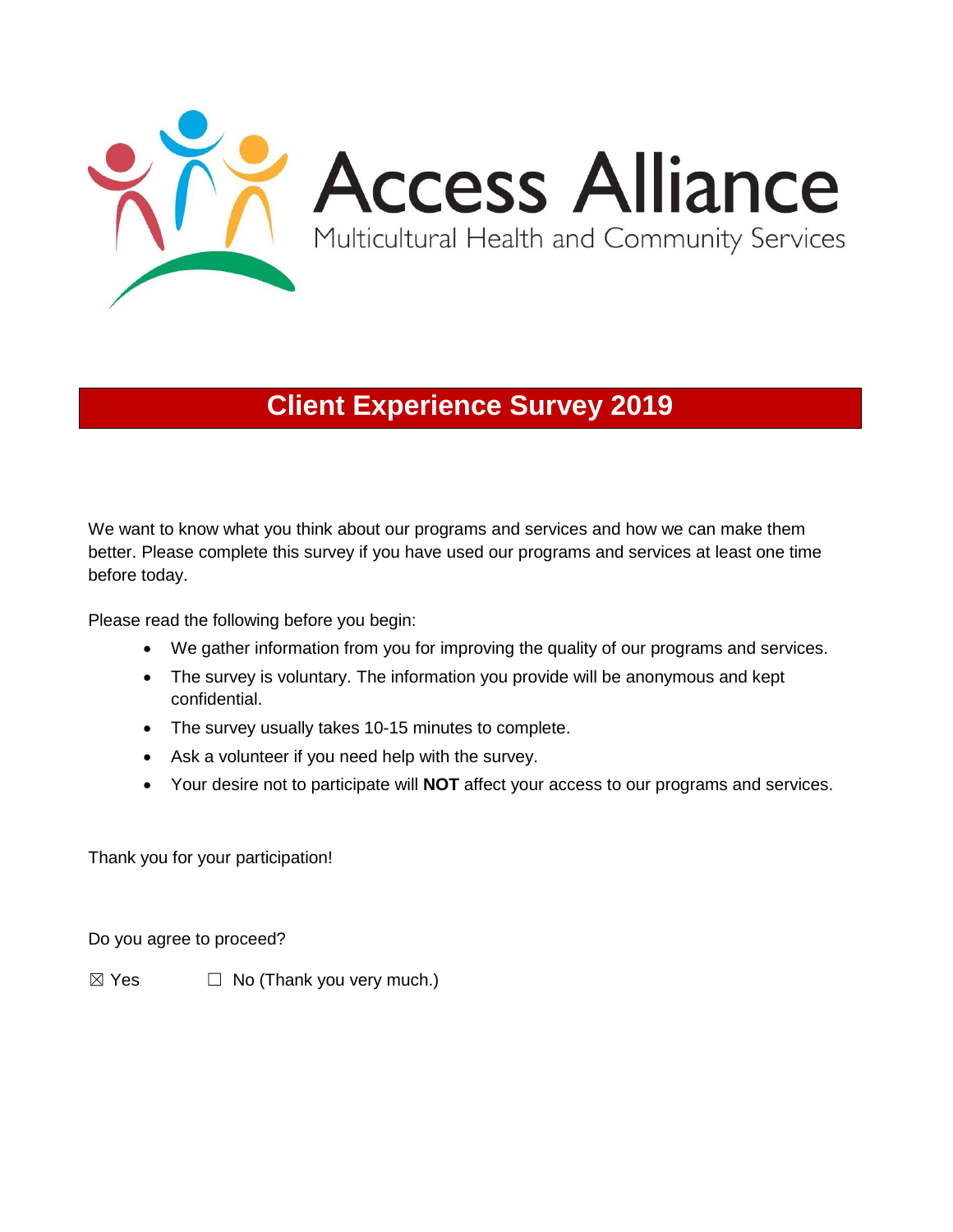### **Questions about Access Alliance Programs and Services**

**1. How long have you been using Access Alliance programs and services?** (E.g. months or years)

### **2. Which services or programs offered by Access Alliance have you used?** *Select all that apply***.**

|   | Primary care services (e.g., seeing a doctor, | □ | Youth programs                                                                                                                                                                                                                 |
|---|-----------------------------------------------|---|--------------------------------------------------------------------------------------------------------------------------------------------------------------------------------------------------------------------------------|
|   | nurse practitioner, or nurse)                 | □ | Child and Family programs                                                                                                                                                                                                      |
| □ | Dietician programs/services                   |   | Scarborough Cycles                                                                                                                                                                                                             |
|   | Social worker/counselling services            | □ | LGBTQ+ programs                                                                                                                                                                                                                |
|   | Settlement services                           |   | Senior programs                                                                                                                                                                                                                |
|   | □ Peer Outreach services (including PIPA)     | □ | Other programs or services not mentioned (please                                                                                                                                                                               |
|   | Green Access/ Enviro-Leaders Academy          |   | specify): where the contract of the contract of the contract of the contract of the contract of the contract of the contract of the contract of the contract of the contract of the contract of the contract of the contract o |

#### **3. How did you hear about programs and services of Access Alliance?**

**\_\_\_\_\_\_\_\_\_\_\_\_\_\_\_**

| □ Family/ friend                              | Website                               |
|-----------------------------------------------|---------------------------------------|
| □ Peer Outreach Worker                        | E-mail alerts                         |
| □ School Health Clinic                        | $\square$ Flyers                      |
| □ Community Dining Program                    | <b>Monthly Calendar</b>               |
| $\Box$ Social media (e.g., Facebook, twitter) | $\Box$ Other (Please specify): $\Box$ |
|                                               |                                       |

#### **4. Which of our locations do you visit most often?** *Check one only.*

 $\overline{\phantom{a}}$ 

| $\Box$ Access Point on Danforth             | $\Box$ AccessPoint on Jane |            | $\Box$ 340 College St | $\Box$ 91 Barrington Ave |
|---------------------------------------------|----------------------------|------------|-----------------------|--------------------------|
| 5. Is this location easy for you to get to? |                            | $\Box$ Yes | $\Box$ No             |                          |

**6. Do the hours of service at this location meet your needs?** □ Yes □ No

6a. If **NO,** what is the best time for you to come for programs/services or appointments?

|  |  |  | 7. In your overall experience, are you able to adequately access our services? |  |  |
|--|--|--|--------------------------------------------------------------------------------|--|--|
|--|--|--|--------------------------------------------------------------------------------|--|--|

| $\Box$ Strongly Disagree | $\Box$ Disagree | $\Box$ Neither disagree | $\Box$ Agree | $\Box$ Strongly agree |
|--------------------------|-----------------|-------------------------|--------------|-----------------------|
|                          |                 | nor agree               |              |                       |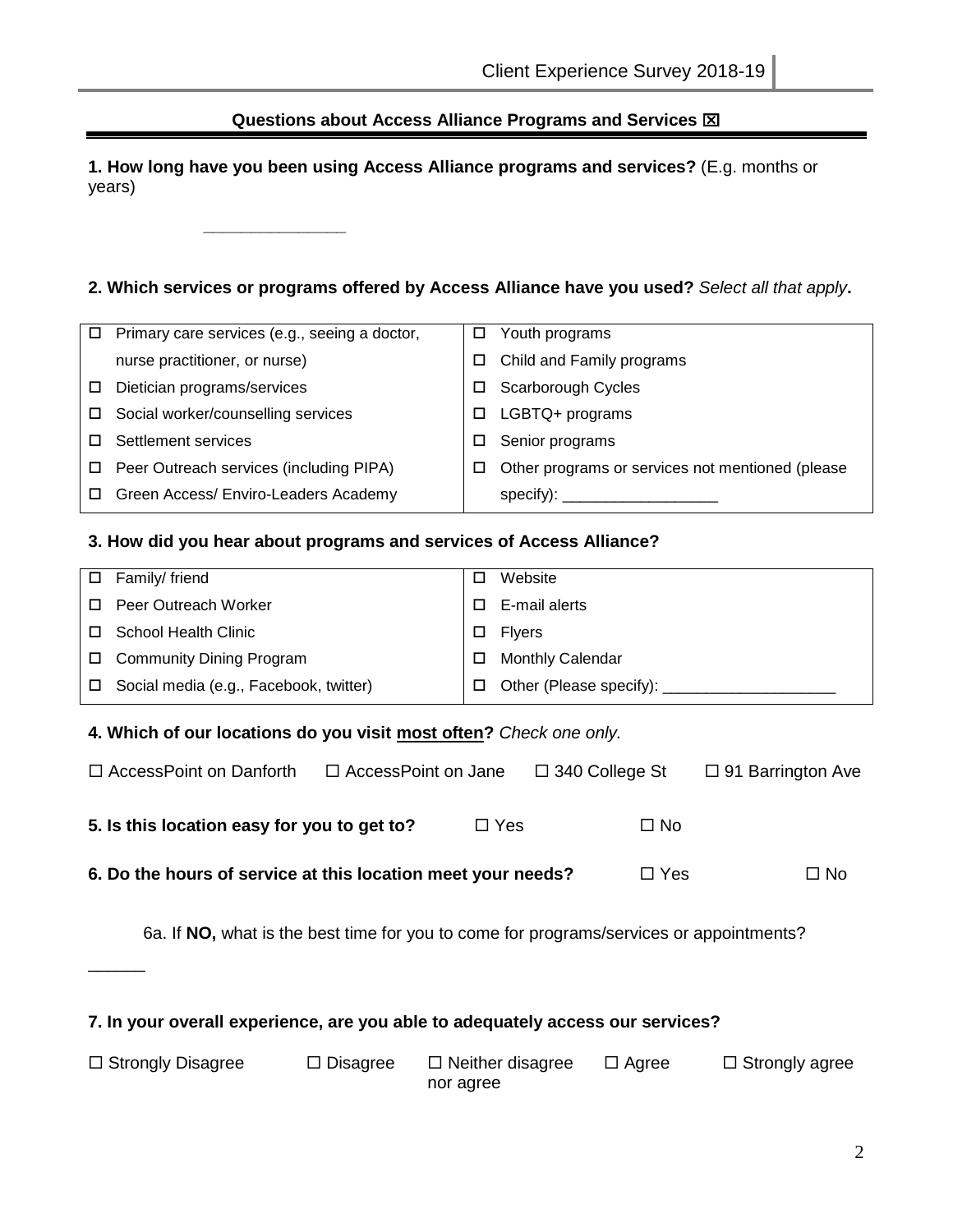7a. If you disagree, please provide your suggestions as to how we can improve accessibility at Access Alliance Services?

### **8. Have you used any of our primary care services over the last year or so (e.g. Doctors, Nurse Practitioner)?**

\_\_\_\_\_\_\_\_\_\_\_\_\_\_\_\_\_\_\_\_\_\_\_\_\_\_\_\_\_\_\_\_\_\_\_\_\_\_\_\_\_\_\_\_\_\_\_\_\_\_\_\_\_\_\_\_\_\_\_\_\_\_\_\_\_\_\_\_\_\_\_\_\_\_\_\_\_\_\_\_\_

**Yes No**

**If YES**, please think about your experiences with our primary care services OVER THE LAST YEAR OR SO when answering question #9 and #10.

**If NO, please go directly to question #11.** 

|    | 9. The last time you were sick or were concerned you had a health problem                                                                                               |                                                                                                                                                         |  |  |  |  |
|----|-------------------------------------------------------------------------------------------------------------------------------------------------------------------------|---------------------------------------------------------------------------------------------------------------------------------------------------------|--|--|--|--|
| а. | Did you get an appointment on the date you<br>wanted?                                                                                                                   | $\Box$ Yes<br>⊟ No                                                                                                                                      |  |  |  |  |
| b. | How many days did it take from when you first<br>tried to see your doctor or nurse practitioner to<br>when you actually SAW him/her or someone<br>else in their office? | $\square$ Same Day<br>$\Box$ Next Day<br>$\square$ 2-19 Days (enter # of days:<br>$\Box$ 20 or more days<br>$\Box$ Not applicable (don't know/ refused) |  |  |  |  |

| 10. When you see your doctor or nurse practitioner, how often do they or someone else in the<br>office? |              |        |                  |       |               |  |
|---------------------------------------------------------------------------------------------------------|--------------|--------|------------------|-------|---------------|--|
|                                                                                                         | <b>Never</b> | Rarely | <b>Sometimes</b> | Often | <b>Always</b> |  |
| a. Give you an opportunity to ask questions about<br>recommended treatment                              | П            |        |                  |       |               |  |
| b. Involve you as much as you want to be in<br>decisions about your care and treatment                  |              |        |                  |       |               |  |
| c. Spend enough time with you                                                                           |              |        |                  |       |               |  |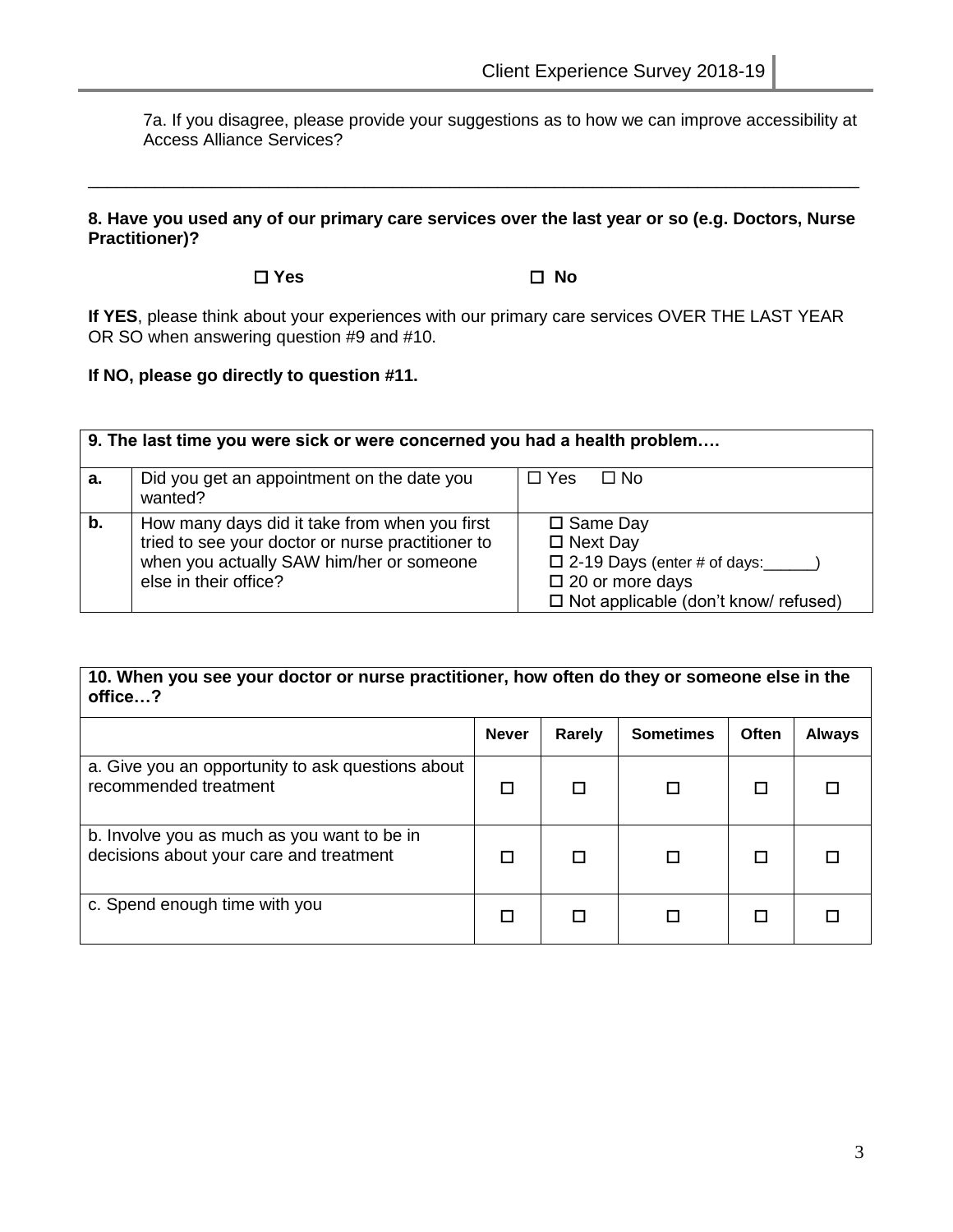# **11. Please read each statement below and select the one response that best shows your opinion:**

|                                                                                                                                                           | <b>Never</b> | Rarely | <b>Sometimes</b>            | Often | <b>Always</b> |
|-----------------------------------------------------------------------------------------------------------------------------------------------------------|--------------|--------|-----------------------------|-------|---------------|
| a. How often can you get an appointment when<br>you need one? If you attend any program where an<br>appointment is not required, you can answer 'always'. |              |        |                             |       |               |
| b. How often are you able to get services in a<br>language of your choice?                                                                                |              |        | $\mathcal{L}_{\mathcal{A}}$ |       |               |
| c. How often do the programs and services<br>offered by Access Alliance meet your needs?                                                                  | П            |        | П                           | П     |               |
| d. How often do the staff members explain things<br>in a way that is easy to understand?                                                                  | П            |        | П                           | П     |               |
| e. How often do the staff help you connect to the<br>services and programs you need at Access<br>Alliance or in your community?                           | П            |        | П                           | П     |               |
| f. How often do you find the staff easy to talk to<br>and encourage you to ask questions?                                                                 | п            |        | п                           | П     |               |

## **12. Please read each statement below and select one answer that tells us how you feel:**

|                                                                                                                  | <b>Strongly</b><br>disagree | <b>Disagree</b> | <b>Neither</b><br>disagree<br>Nor agree | Agree | <b>Strongly</b><br>Agree |
|------------------------------------------------------------------------------------------------------------------|-----------------------------|-----------------|-----------------------------------------|-------|--------------------------|
| a. Staff members treat me with dignity and<br>respect.                                                           | П                           | П               |                                         | П     | П                        |
| b. The programs and services respect my<br>culture.                                                              | П                           | П               | П                                       | П     | П                        |
| c. The programs and services respect my<br>spiritual or religious beliefs.                                       | П                           | П               | П                                       |       |                          |
| d. I trust staff to keep my personal<br>information confidential.                                                | П                           | П               | П                                       | П     |                          |
| e. I know how to make a suggestion or<br>complaint.                                                              |                             | п               | п                                       | п     | П                        |
| f. The programs and services have helped<br>me improve my health and well-being.                                 | П                           | п               | п                                       | п     | П                        |
| g. Access Alliance has a positive impact on<br>my community.                                                     | П                           | п               | п                                       | П     | П                        |
| g i. Please explain how the programs and services of Access Alliance have positively impacted your<br>community: |                             |                 |                                         |       |                          |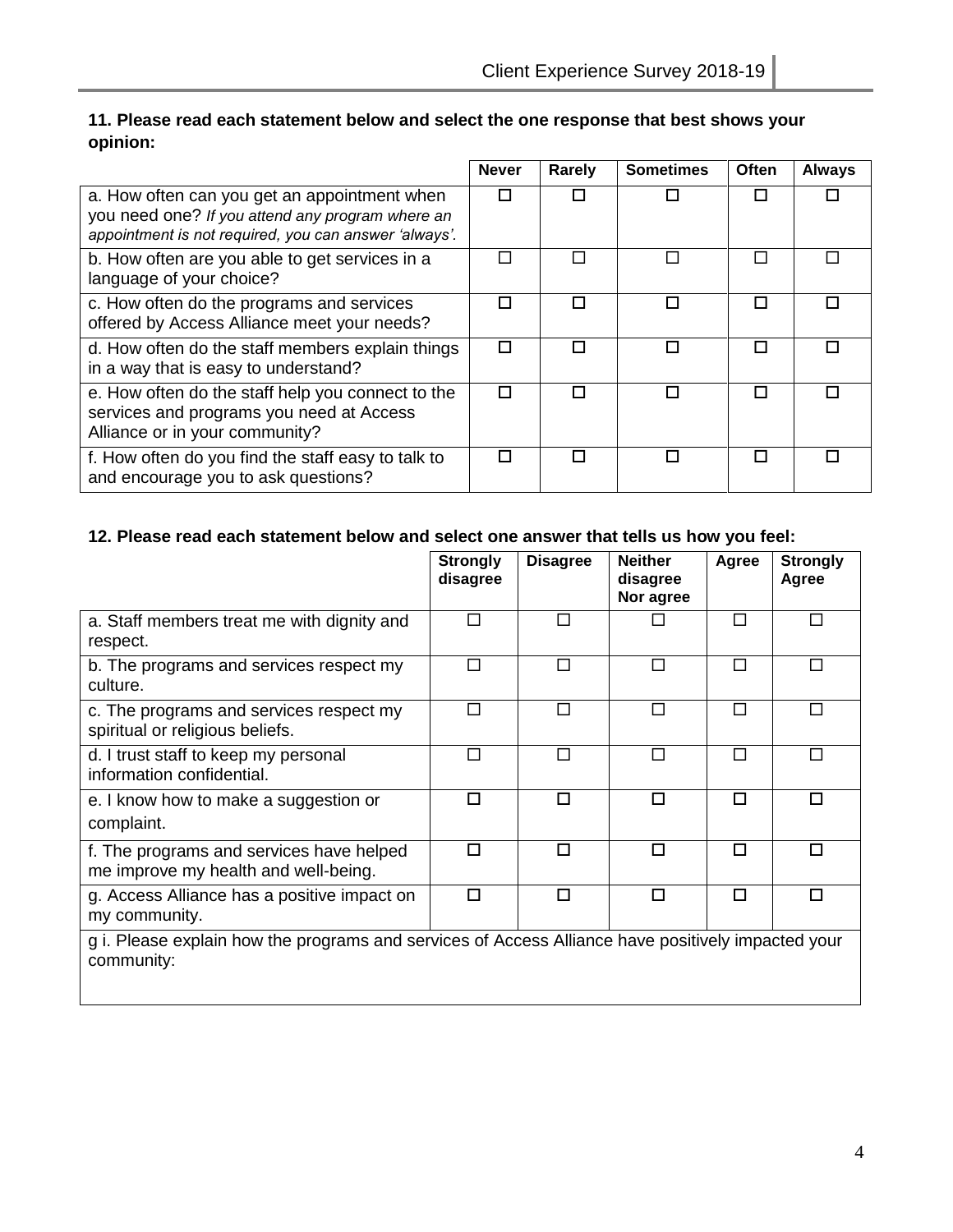### **13. I always feel comfortable and welcome at Access Alliance: Yes □ <br>No□**

**13a**. If **No**, Please tell us the reason(s) that you do not always feel comfortable or welcome at our centre:

| 14. Overall, how would you rate the care and services you received at Access Alliance? |       |                    |                     |                       |  |  |  |
|----------------------------------------------------------------------------------------|-------|--------------------|---------------------|-----------------------|--|--|--|
| $\square$ Poor                                                                         | □Fair | $\square$ Good     | □ Very Good         | $\square$ Excellent   |  |  |  |
| 15. Would you recommend our services to your family or friends? Check ONE only.        |       |                    |                     |                       |  |  |  |
| $\Box$ Definitely no                                                                   |       | $\Box$ Probably no | $\Box$ Probably yes | $\Box$ Definitely yes |  |  |  |

### **16. Do you have any suggestions for how we can make our programs and services better for you?**

- $\bullet$
- $\bullet$
- $\bullet$

### **17. What new or additional programs and services would you suggest Access Alliance to offer?**

- $\bullet$
- $\bullet$
- $\bullet$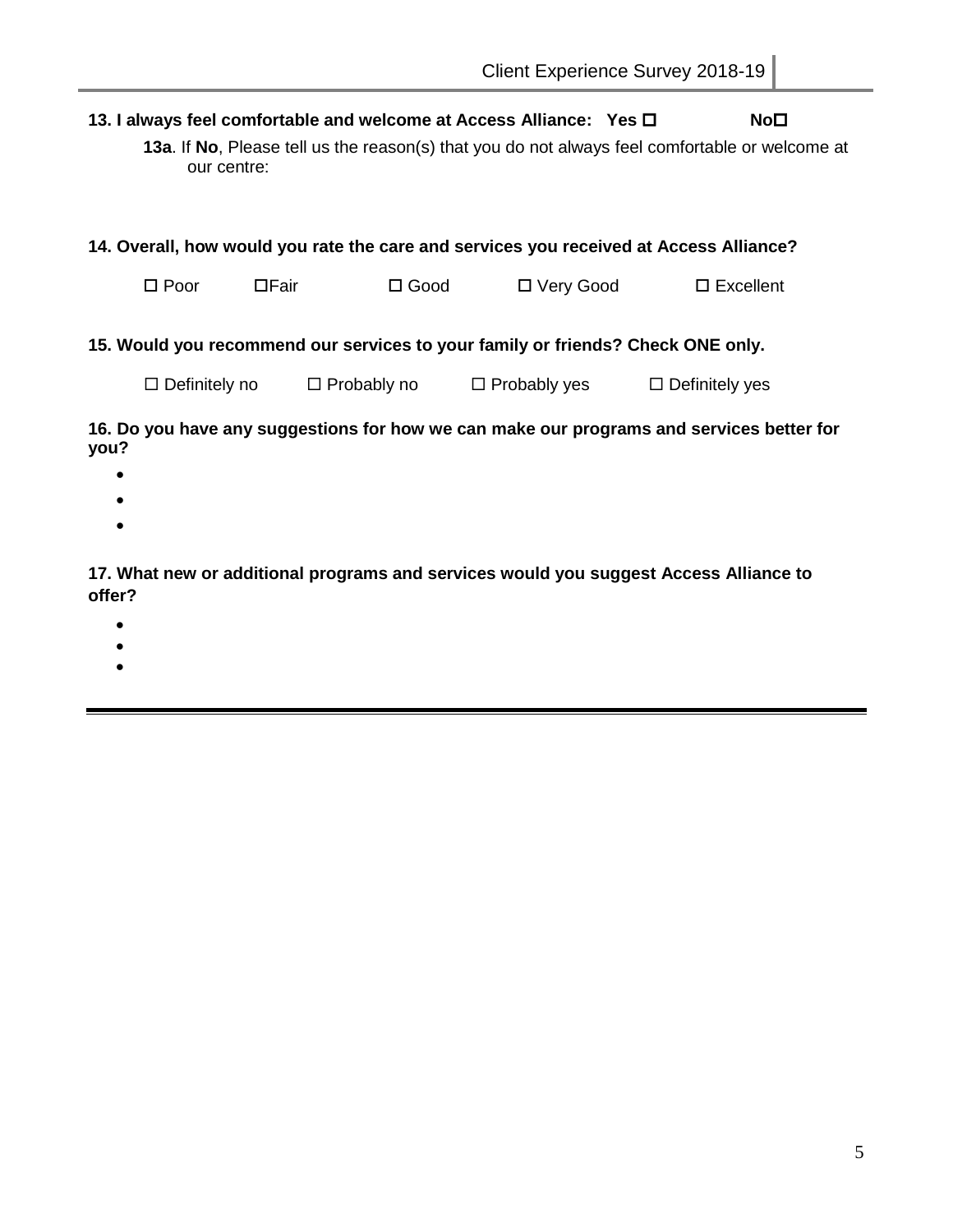|                                                                                                                 |                 |                                                                              |                                                                        | Questions about You XI                                                    |                                                                                                  |                   |                     |                                                                                    |                                                                               |
|-----------------------------------------------------------------------------------------------------------------|-----------------|------------------------------------------------------------------------------|------------------------------------------------------------------------|---------------------------------------------------------------------------|--------------------------------------------------------------------------------------------------|-------------------|---------------------|------------------------------------------------------------------------------------|-------------------------------------------------------------------------------|
| 18. What was your year of birth?                                                                                |                 |                                                                              |                                                                        |                                                                           |                                                                                                  |                   |                     |                                                                                    |                                                                               |
| 19. What is your gender? Check ONE only                                                                         |                 |                                                                              |                                                                        |                                                                           |                                                                                                  |                   |                     |                                                                                    |                                                                               |
| $\Box$ Female                                                                                                   |                 |                                                                              |                                                                        | $\Box$ Intersex                                                           |                                                                                                  |                   |                     | $\Box$ Male                                                                        |                                                                               |
|                                                                                                                 |                 |                                                                              |                                                                        | $\Box$ Trans-Female to Male $\Box$ Trans-Male to Female $\Box$ Two-Spirit |                                                                                                  |                   |                     |                                                                                    |                                                                               |
|                                                                                                                 |                 |                                                                              |                                                                        | □ Other, Please Specify: _____________ □Prefer Not to Answer              |                                                                                                  |                   |                     |                                                                                    | $\Box$ Do not know                                                            |
| 20. What is your sexual orientation?                                                                            |                 |                                                                              |                                                                        |                                                                           |                                                                                                  |                   |                     |                                                                                    |                                                                               |
| $\Box$ Bisexual                                                                                                 |                 |                                                                              |                                                                        | $\Box$ Gay                                                                |                                                                                                  |                   |                     | □ Heterosexual ("Straight")                                                        |                                                                               |
| $\Box$ Lesbian                                                                                                  |                 |                                                                              |                                                                        | $\Box$ Queer                                                              |                                                                                                  | $\Box$ Two-Spirit |                     |                                                                                    |                                                                               |
|                                                                                                                 |                 |                                                                              |                                                                        |                                                                           |                                                                                                  |                   |                     |                                                                                    | □ Other, please specify: _______________ □ Prefer Not to Answer □ Do not know |
|                                                                                                                 |                 |                                                                              |                                                                        |                                                                           |                                                                                                  |                   |                     |                                                                                    |                                                                               |
| 21. Were you born in Canada?                                                                                    |                 |                                                                              |                                                                        |                                                                           |                                                                                                  |                   |                     |                                                                                    |                                                                               |
| $\Box$ Yes                                                                                                      |                 | $\square$ No                                                                 |                                                                        | $\Box$ Prefer not to answer                                               |                                                                                                  |                   |                     | $\Box$ Do not know                                                                 |                                                                               |
|                                                                                                                 |                 |                                                                              |                                                                        | 21a. If no, what YEAR did you arrive in Canada? __________                |                                                                                                  |                   |                     |                                                                                    |                                                                               |
| 22. What language would you feel most comfortable speaking in with your healthcare<br>provider? Check ONE only. |                 |                                                                              |                                                                        |                                                                           |                                                                                                  |                   |                     |                                                                                    |                                                                               |
| $\Box$ Amharic<br>$\Box$ Arabic<br>$\square$ American Sign<br>Language<br>$\square$ Bengali                     |                 | □ Dari (Old<br>Persian)<br>$\square$ English<br>$\square$ Farsi<br>(Persian) | $\Box$ Hungarian<br>$\Box$ Italian<br>□<br>Karen/Sgaw<br>$\Box$ Korean |                                                                           | $\square$ Punjabi<br>$\Box$ Russian<br>$\square$ Serbian<br>$\square$ Slovak<br>$\square$ Somali |                   |                     | $\Box$ Tagalog<br>$\Box$ Tamil<br>□ Tigrinya<br>$\square$ Turkish<br>$\square$ Twi | $\Box$ Urdu<br>$\Box$ Vietnamese<br>$\Box$ Other,<br>specify:                 |
| $\Box$ Chinese<br>(Cantonese)<br>$\Box$ Chinese (Mandarin)<br>$\Box$ Czech                                      |                 | $\Box$ French<br>$\Box$ Greek<br>$\Box$ Hindi                                |                                                                        | $\square$ Nepali<br>$\Box$ Polish<br>$\Box$<br>Portuguese                 | $\square$ Spanish                                                                                |                   | $\square$ Ukrainian |                                                                                    | $\Box$ Prefer not to<br>answer<br>$\square$ Do not know                       |
| 23. What was your total annual family income before taxes last year? Check ONE only.                            |                 |                                                                              |                                                                        |                                                                           |                                                                                                  |                   |                     |                                                                                    |                                                                               |
| $\Box$                                                                                                          | \$0 to \$14,999 |                                                                              |                                                                        |                                                                           | □                                                                                                |                   |                     | \$35,000 to \$39,999                                                               |                                                                               |
| $\Box$                                                                                                          |                 | \$15,000 to \$19,999                                                         |                                                                        |                                                                           | $\Box$                                                                                           |                   |                     | \$40,000 to \$59,999                                                               |                                                                               |
| $\Box$                                                                                                          |                 | \$20,000 to \$24,999                                                         |                                                                        |                                                                           | $\Box$                                                                                           |                   |                     | \$60,000 or over                                                                   |                                                                               |
| 0                                                                                                               |                 | \$25,000 to \$29,999                                                         |                                                                        |                                                                           | $\Box$                                                                                           |                   |                     | Prefer not to answer                                                               |                                                                               |
| $\Box$                                                                                                          |                 | \$30,000 to \$34,999                                                         |                                                                        |                                                                           | $\Box$                                                                                           |                   |                     | Do not know                                                                        |                                                                               |
| 24. How many people (including you) does this income support?                                                   |                 |                                                                              |                                                                        |                                                                           |                                                                                                  |                   |                     |                                                                                    | Person(s)                                                                     |

 $\square$  Prefer not to answer  $\square$  Do not know